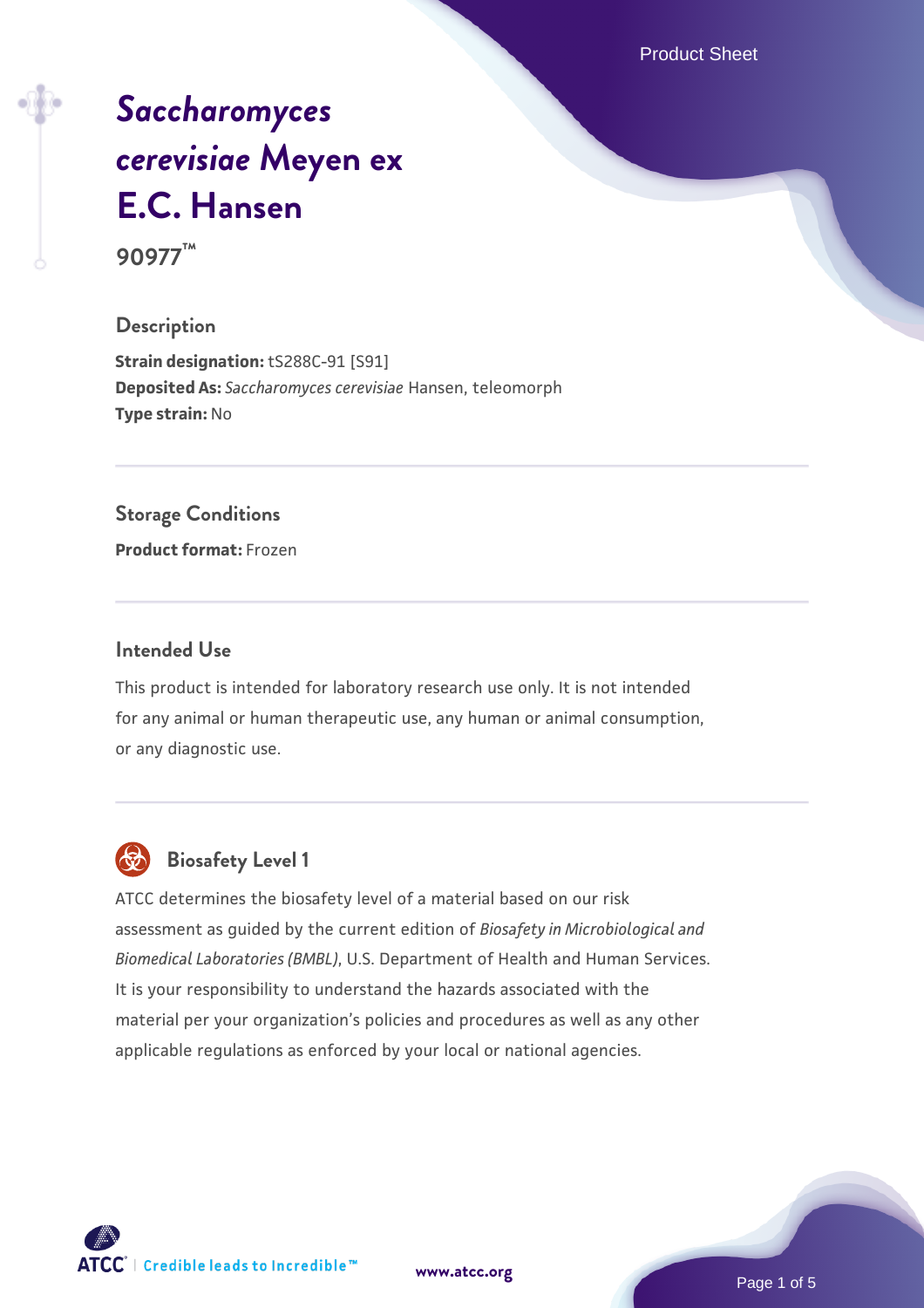ATCC highly recommends that appropriate personal protective equipment is always used when handling vials. For cultures that require storage in liquid nitrogen, it is important to note that some vials may leak when submersed in liquid nitrogen and will slowly fill with liquid nitrogen. Upon thawing, the conversion of the liquid nitrogen back to its gas phase may result in the vial exploding or blowing off its cap with dangerous force creating flying debris. Unless necessary, ATCC recommends that these cultures be stored in the vapor phase of liquid nitrogen rather than submersed in liquid nitrogen.

# **Certificate of Analysis**

For batch-specific test results, refer to the applicable certificate of analysis that can be found at www.atcc.org.

# **Growth Conditions**

**Medium:**  [ATCC Medium 1904: Synthetic complete medium](https://www.atcc.org/-/media/product-assets/documents/microbial-media-formulations/atcc-medium-1904.pdf?rev=0e0b7f15245044839a89ba7db6e9650a) **Temperature:** 30°C

# **Material Citation**

If use of this material results in a scientific publication, please cite the material in the following manner: *Saccharomyces cerevisiae* Meyen ex E.C. Hansen (ATCC 90977)

# **References**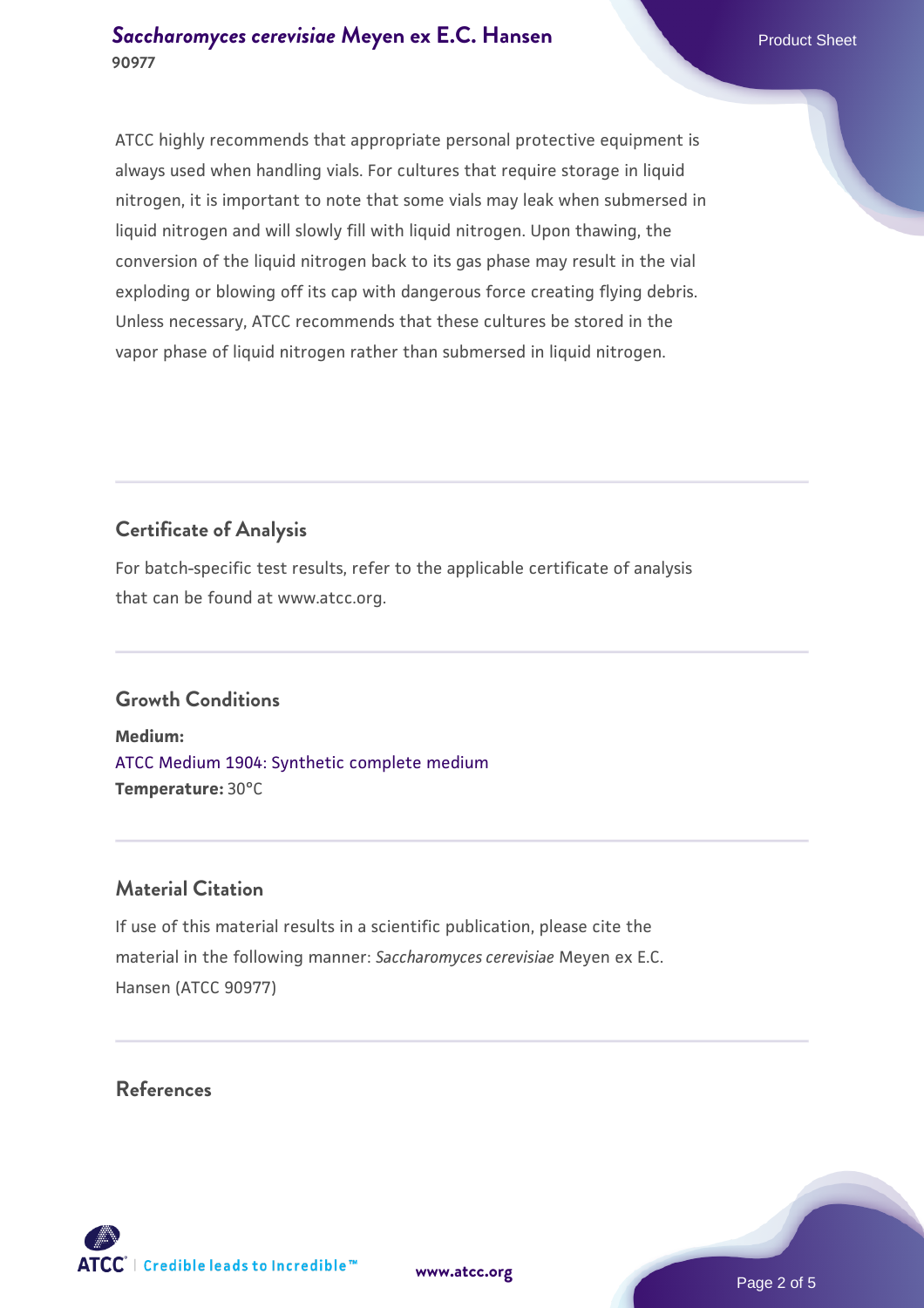### **[Saccharomyces cerevisiae](https://www.atcc.org/products/90977)** [Meyen ex E.C. Hansen](https://www.atcc.org/products/90977) **90977**

References and other information relating to this material are available at www.atcc.org.

### **Warranty**

The product is provided 'AS IS' and the viability of ATCC® products is warranted for 30 days from the date of shipment, provided that the customer has stored and handled the product according to the information included on the product information sheet, website, and Certificate of Analysis. For living cultures, ATCC lists the media formulation and reagents that have been found to be effective for the product. While other unspecified media and reagents may also produce satisfactory results, a change in the ATCC and/or depositor-recommended protocols may affect the recovery, growth, and/or function of the product. If an alternative medium formulation or reagent is used, the ATCC warranty for viability is no longer valid. Except as expressly set forth herein, no other warranties of any kind are provided, express or implied, including, but not limited to, any implied warranties of merchantability, fitness for a particular purpose, manufacture according to cGMP standards, typicality, safety, accuracy, and/or noninfringement.

### **Disclaimers**

This product is intended for laboratory research use only. It is not intended for any animal or human therapeutic use, any human or animal consumption, or any diagnostic use. Any proposed commercial use is prohibited without a license from ATCC.

While ATCC uses reasonable efforts to include accurate and up-to-date information on this product sheet, ATCC makes no warranties or representations as to its accuracy. Citations from scientific literature and patents are provided for informational purposes only. ATCC does not warrant



**[www.atcc.org](http://www.atcc.org)**

Page 3 of 5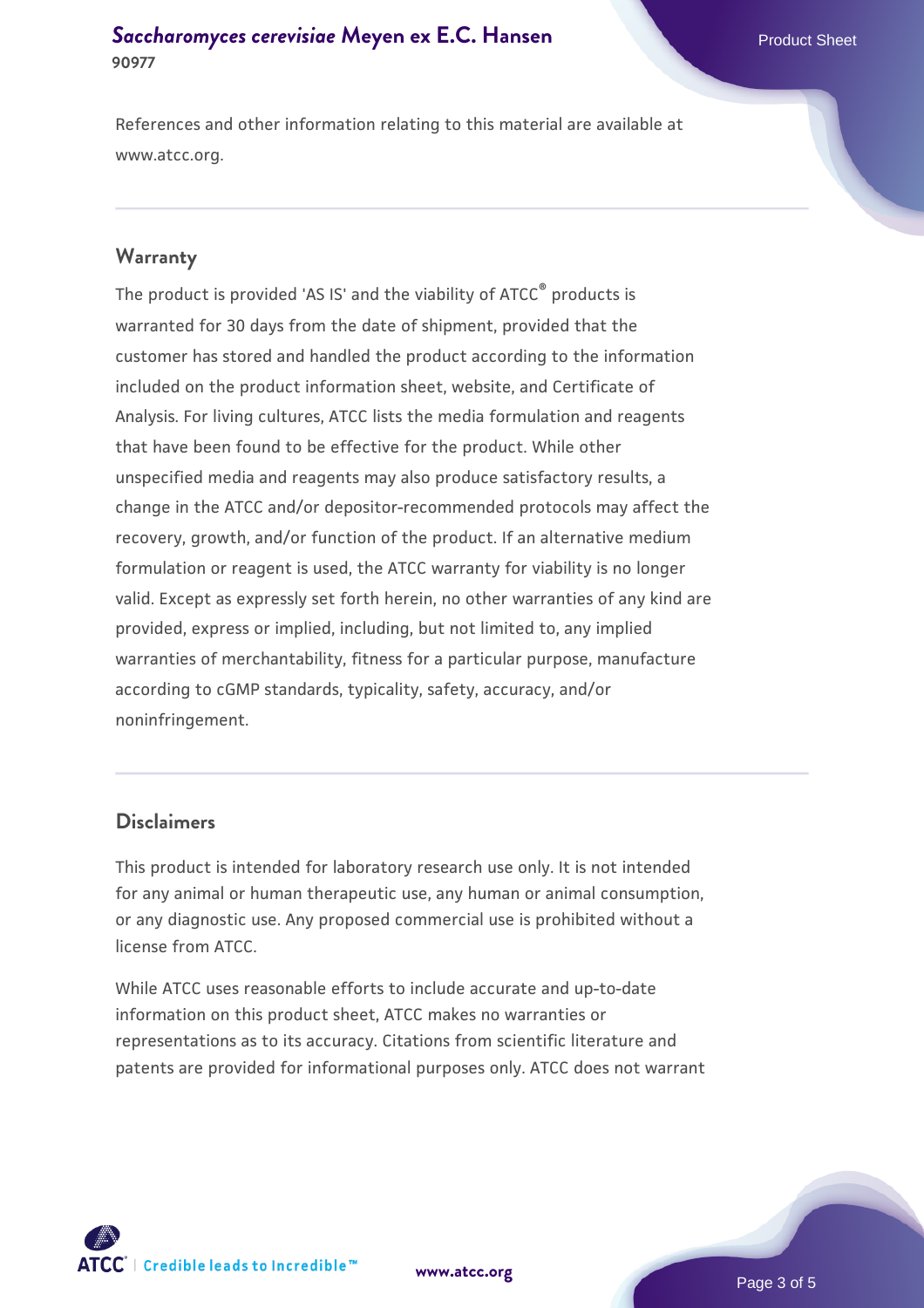that such information has been confirmed to be accurate or complete and the customer bears the sole responsibility of confirming the accuracy and completeness of any such information.

This product is sent on the condition that the customer is responsible for and assumes all risk and responsibility in connection with the receipt, handling, storage, disposal, and use of the ATCC product including without limitation taking all appropriate safety and handling precautions to minimize health or environmental risk. As a condition of receiving the material, the customer agrees that any activity undertaken with the ATCC product and any progeny or modifications will be conducted in compliance with all applicable laws, regulations, and guidelines. This product is provided 'AS IS' with no representations or warranties whatsoever except as expressly set forth herein and in no event shall ATCC, its parents, subsidiaries, directors, officers, agents, employees, assigns, successors, and affiliates be liable for indirect, special, incidental, or consequential damages of any kind in connection with or arising out of the customer's use of the product. While reasonable effort is made to ensure authenticity and reliability of materials on deposit, ATCC is not liable for damages arising from the misidentification or misrepresentation of such materials.

Please see the material transfer agreement (MTA) for further details regarding the use of this product. The MTA is available at www.atcc.org.

# **Copyright and Trademark Information**

© ATCC 2021. All rights reserved. ATCC is a registered trademark of the American Type Culture Collection.

### **Revision**

This information on this document was last updated on 2021-05-19

### **Contact Information**



**[www.atcc.org](http://www.atcc.org)**